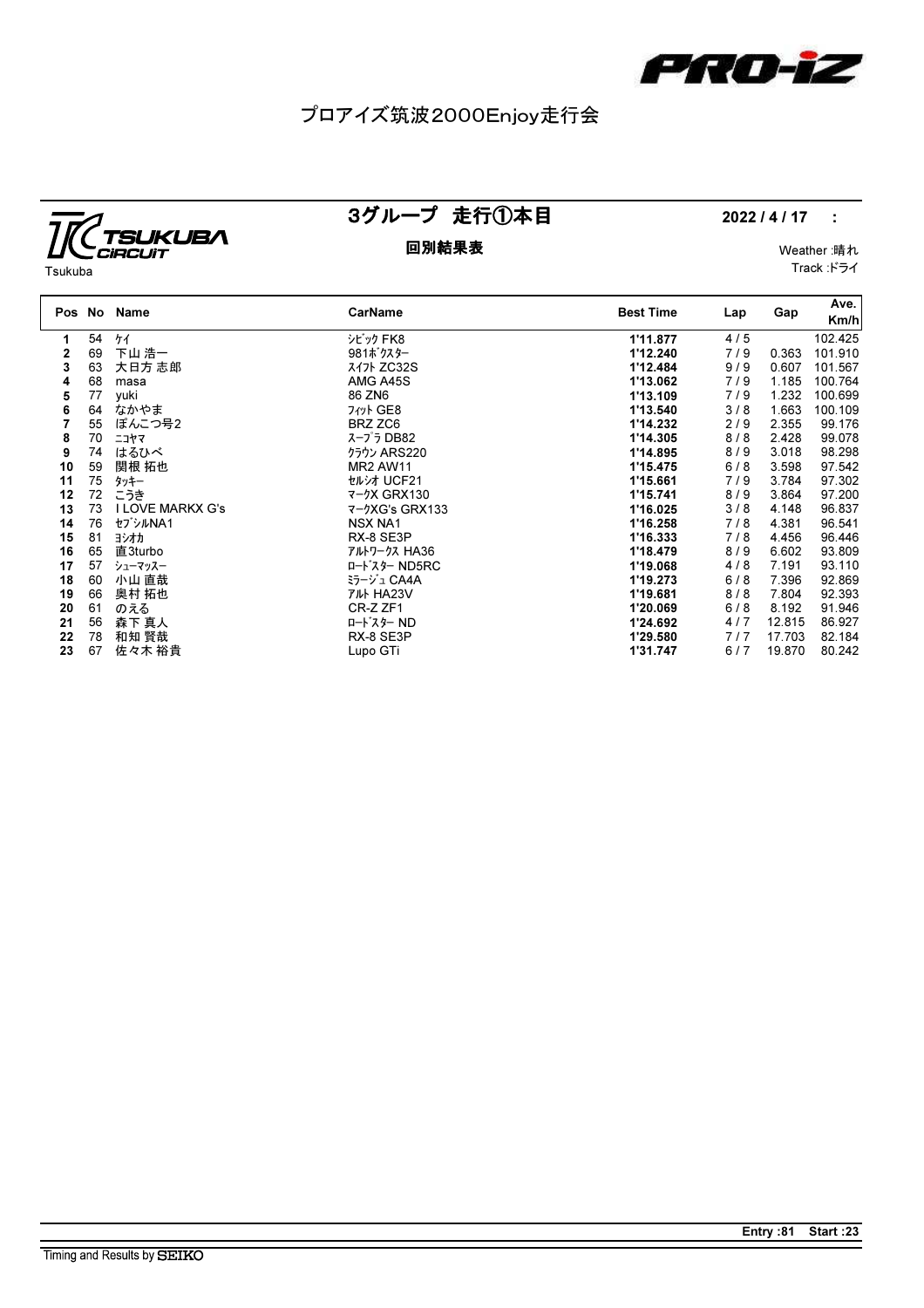

# プロアイズ筑波2000Enjoy走行会



### 回別結果表 Weather :晴れ

## 3グループ 走行②本目 2022 / 4 / 17 :

Track :ドライ

| Tsukuba |  |
|---------|--|

| Pos No |    | Name                    | CarName            | <b>Best Time</b> | Lap   | Gap    | Ave.<br>Km/h |
|--------|----|-------------------------|--------------------|------------------|-------|--------|--------------|
| 1      | 54 | ケイ                      | シビック FK8           | 1'09.229         | 8/9   |        | 106.343      |
| 2      | 69 | 下山 浩一                   | 981ボクスター           | 1'10.914         | 6/9   | 1.685  | 103.816      |
| 3      | 70 | ニコヤマ                    | スープラ DB82          | 1'11.548         | 3/9   | 2.319  | 102.896      |
| 4      | 77 | yuki                    | 86 ZN6             | 1'12.160         | 7/9   | 2.931  | 102.023      |
| 5      | 63 | 大日方 志郎                  | $717$ ZC32S        | 1'12.485         | 7/9   | 3.256  | 101.566      |
| 6      | 59 | 関根 拓也                   | <b>MR2 AW11</b>    | 1'12.965         | 7/9   | 3.736  | 100.898      |
|        | 55 | ぽんこつ号2                  | BRZ ZC6            | 1'13.238         | 4/5   | 4.009  | 100.522      |
| 8      | 64 | なかやま                    | 7  GE8             | 1'13.335         | $2/2$ | 4.106  | 100.389      |
| 9      | 68 | masa                    | AMG A45S           | 1'14.052         | 7/9   | 4.823  | 99.417       |
| 10     | 74 | はるひべ                    | クラウン ARS220        | 1'14.288         | 6/9   | 5.059  | 99.101       |
| 11     | 60 | 小山 直哉                   | ミラージュ CA4A         | 1'14.385         | $6/9$ | 5.156  | 98.972       |
| 12     | 81 | ヨシオカ                    | RX-8 SE3P          | 1'14.539         | 7/9   | 5.310  | 98.767       |
| 13     | 75 | タッキー                    | セルシオ UCF21         | 1'14.638         | 8/9   | 5.409  | 98.636       |
| 14     | 79 | 久保                      | シロッコ               | 1'14.742         | 5/8   | 5.513  | 98.499       |
| 15     | 73 | <b>I LOVE MARKX G's</b> | 7-7XG's GRX133     | 1'14.788         | 5/9   | 5.559  | 98.438       |
| 16     | 76 | セブシルNA1                 | <b>NSX NA1</b>     | 1'14.831         | 8/8   | 5.602  | 98.382       |
| 17     | 72 | こうき                     | <b>7-7X GRX130</b> | 1'15.739         | 3/8   | 6.510  | 97.202       |
| 18     | 57 | シューマッスー                 | ロードスター ND5RC       | 1'16.583         | 8/8   | 7.354  | 96.131       |
| 19     | 65 | 直3turbo                 | アルトワークス HA36       | 1'17.738         | $6/9$ | 8.509  | 94.703       |
| 20     | 61 | のえる                     | CR-Z ZF1           | 1'18.267         | 2/8   | 9.038  | 94.063       |
| 21     | 66 | 奥村 拓也                   | <b>TILL HA23V</b>  | 1'19.702         | 3/8   | 10.473 | 92.369       |
| 22     | 67 | 佐々木 裕貴                  | Lupo GTi           | 1'21.038         | 4/8   | 11.809 | 90.846       |
| 23     | 56 | 森下 真人                   | ロート・スター ND         | 1'22.409         | 5/7   | 13.180 | 89.335       |
| 24     | 78 | 和知 賢哉                   | RX-8 SE3P          | 1'22.915         | 7/7   | 13.686 | 88.790       |